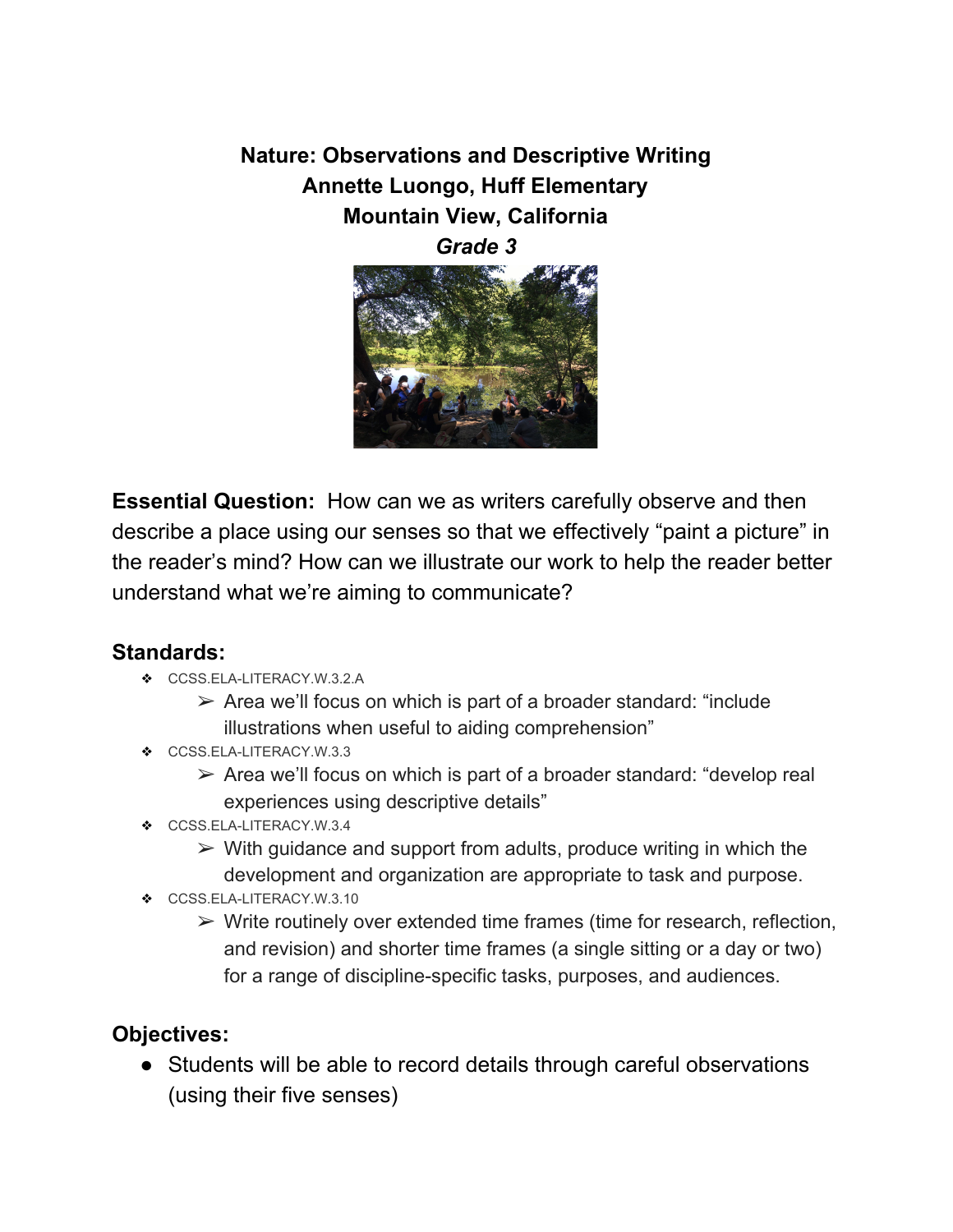- Students will be able to write detailed, complete sentences from observations written in their notebooks.
- Students will be able to illustrate their writing to aid the reader in comprehension.

#### **Materials:**

- Literature: **If You Spent a Day with Thoreau, by R. Burleigh. In this picture book, Robert Burleigh and Wendell Minor imagine a special day spent with the celebrated writer and naturalist** *through the eyes of a child***. Together Thoreau and the young boy watch small but significant wonders such as swimming fish, fighting ants, and clouds in the sky.**
- Flute music, e.g. <https://safeshare.tv/x/GxxaCX-7C0o>
- Note-book decorating materials (pencils, papers, paints, etc.)
- Whiteboard, markers
- Nearby woods/creek or other place in nature to observe

# **Day 1 Procedure:**

- 1. In the classroom, teacher reads and discusses the picture-book: If You Spend a Day with Thoreau.
- 2. Explain how Thoreau is a well-known writer for various reasons. One of the things he did in his life was to revisit a place repeatedly, which is what we will do this year -- in every season. Reveal that today our class will make our first visit to our neighboring creek where we will begin to carefully notice/observe what we see, just as Thoreau did, and then we'll write about it.
- 3. Guide the students in decorating their own nature notebook where they will record observations, illustrate, and then practice writing rich, detailed sentences. Explain that the purpose of this notebook is to help us become a stronger writer, as those who observe carefully often write in a more detailed manner which paints a vivid picture for the reader. We will aim to be more careful observers just as Henry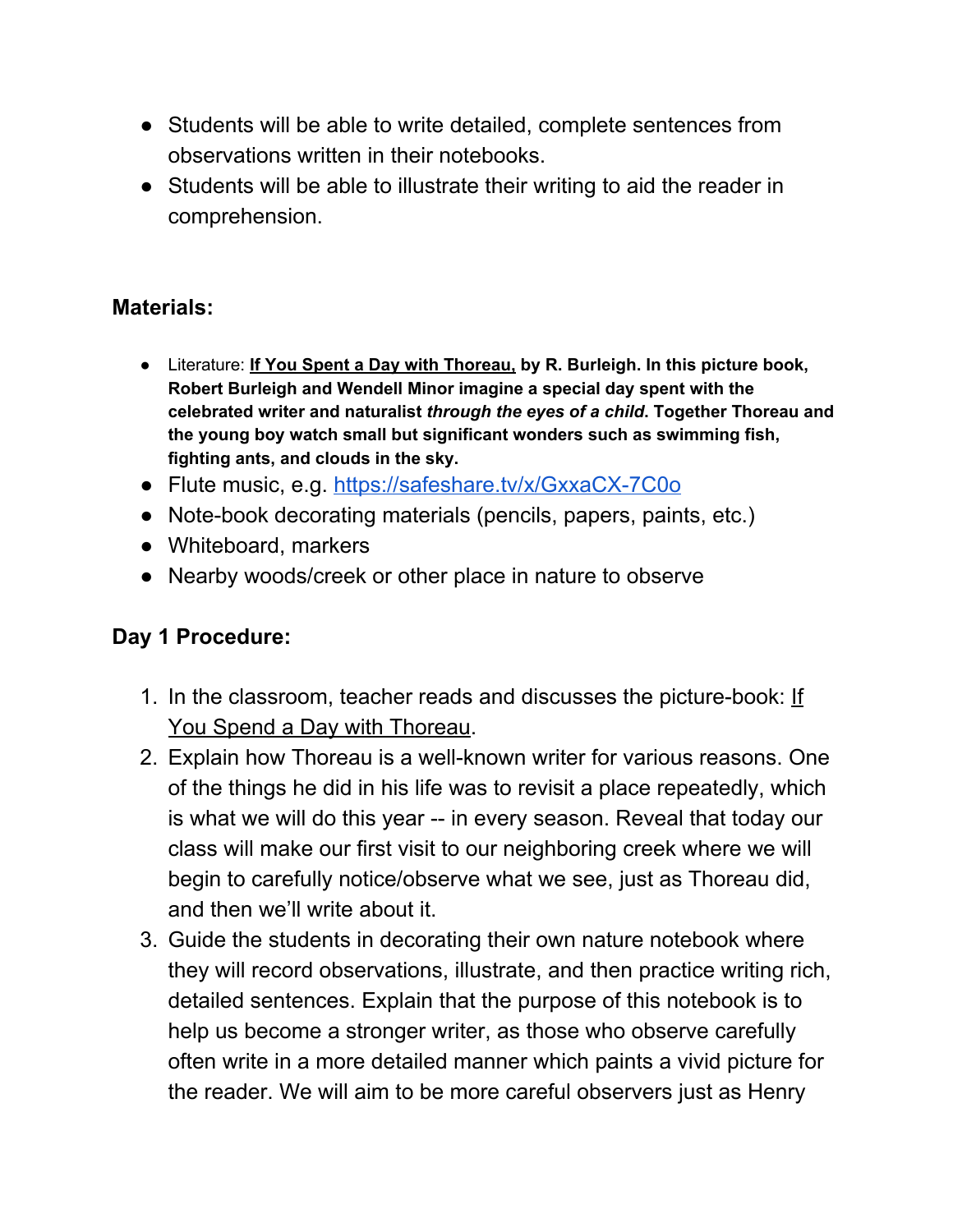was. Play flute music (use the link provided in "Materials" above), remember to share that Henry was a flute player too :-)

- 4. With notebooks in hand, students walk in small groups guided by an adult to the woods/creek area.
- 5. Once there, prompt the students to sit quietly and notice the sights and sounds around them. Teacher prompts: Close your eyes and notice the sounds that are coming to you. Rather than searching, just notice what's there. Take a moment now to write on the left side of your notebook some observations, phrases, words, illustrations. Now open your eyes and notice the colors around you.Take a moment to write on the left side of your notebook some observations, phrases, words, illustrations. Feel a rock or a stick that is near year. Notice those sensations. Take a moment now to write on the left side of your notebook some observations, phrases, words, illustrations.
- 6. Walk back to class, and notice the sights and sounds as you make your way back.
- 7. In closing this part of the lesson, have students briefly share some of their observations.
- 8. Collect notebooks for continuation tomorrow. (time permitting, review them to see what observations stood out, interesting notes/details, that could be highlighted tomorrow)

\*\*\*\*\*\*\*\*\*\*\*\*\*\*\*\*\*\*\*\*

# **Day 2 Procedure:**

- 1. Review yesterday's discussion of Henry Thoreau and visit to the wooded creek area. Redistribute the notebooks. Capture what the students remember on the whiteboard. Be sure to include some things that they observed while in the wood/creek area.
- 2. Explain that today we will use our notebooks to write descriptive sentences. On the right side of our notebook we will practice writing about our visit to the creek using descriptive sentences.